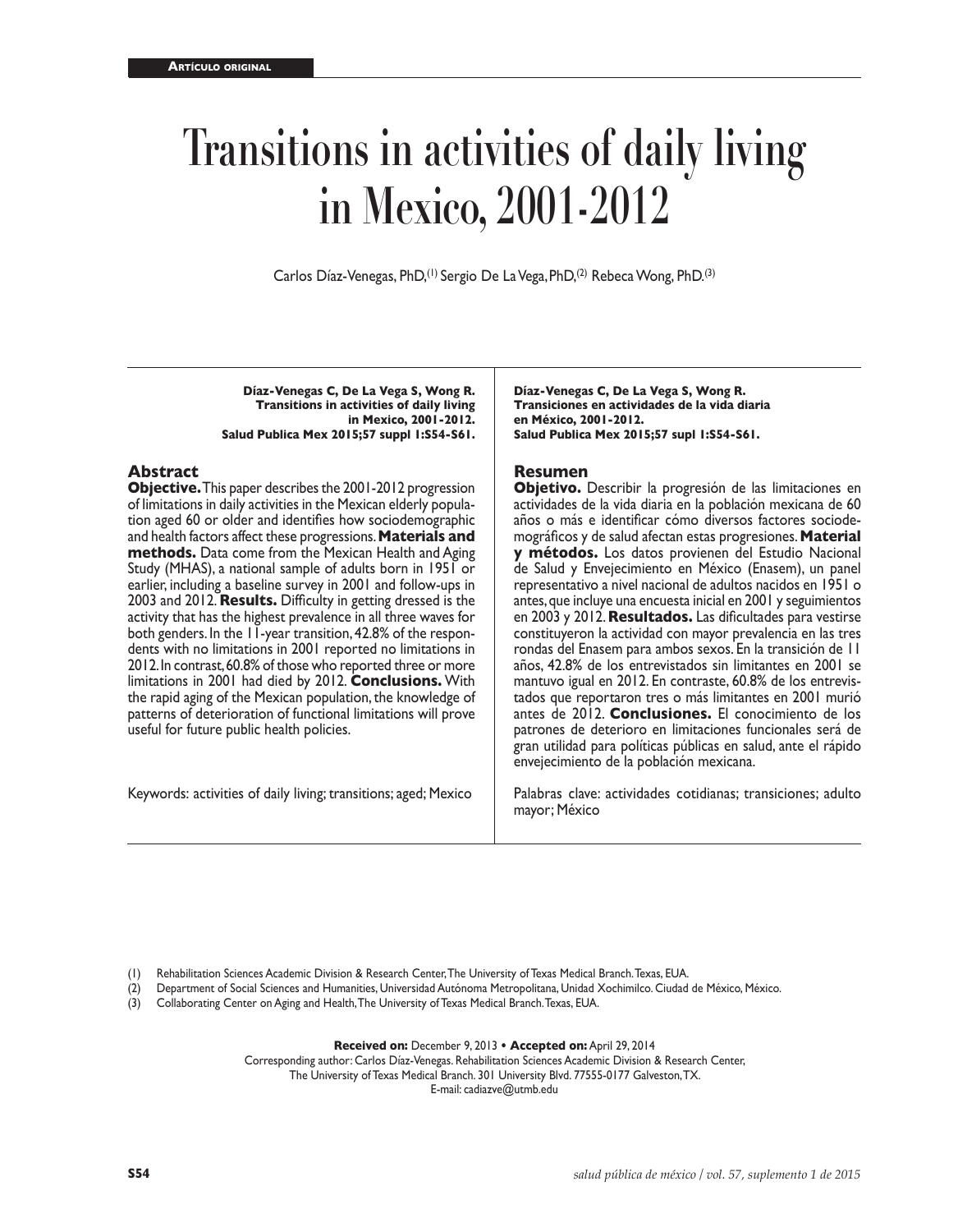**Health and functional capacity decline naturally as**<br>a person ages. This loss results in a rise in dependency and higher mortality rates.<sup>1</sup> Declines in functionality can also lead to more severe health problems that may affect the elderly and their relatives' quality of life.<sup>2</sup> One way of assessing the health status of older adults is through a functional evaluation able to identify their potential difficulties in performing common daily activities.

Basic Activities of Daily Living (hereafter ADLs) refer to routine activities that are essential to survival and independence and have generally been used as a tool to assess whether or not a person requires help performing daily self-care activities (such as dressing, bathing, eating, among others), especially in old age.<sup>3</sup> In addition to evaluating an elder's level of independence, ADLs can also be a predictor of successful aging. $4,5$ 

The epidemiologic and demographic transition brought fast-paced changes to Latin America, with sharp declines in mortality and fertility rates.<sup>6</sup> Mexico is no exception to these patterns. Life expectancy increased from 32 years in 1920 to 74 years in 2000.<sup>7</sup> The older adult population (aged 60 or older) has grown as well, from 6.9% in 2000 to a projected 15% in 2027.<sup>8</sup> This is a faster pace than the one followed by developed countries like the United States, where it took 80 years to grow from 7 to 15% (reached in 1980), and Japan, where it took 38 years to reach it (a process that ended in 1985).

Aging in Mexico and other developing countries comes with a magnified impact because when the population ages rapidly over a relatively short period of time, economic and institutional infrastructures are incapable of keeping up with the aging process.<sup>9,10</sup> Further, rural population faces more complications than its urban counterpart by having limited access to healthcare services and being at greater risk of social isolation.<sup>11</sup>

Disability has been associated with factors like age and gender<sup>12</sup> and several diseases like diabetes, heart attacks, or strokes.13 It is a relevant topic because, in addition to impacting the individual's quality of life, has an effect on the socioeconomic and health system of a country and creates the need for an effective public health policy.<sup>14</sup>

Our hypothesis is that the number of limitations in activities of daily living faced by the elderly population in Mexico will be impacted by socioeconomic and health care conditions like age, gender, location, as well as depression and verbal cognition, among others. The purpose of this paper is to provide an overview of these limitations in ADLs by describing their progression in the Mexican elderly population.

# Materials and methods

### **Sample**

Data are from the Mexican Health and Aging Study (MHAS), a prospective panel investigation of health and aging in Mexican people. The sampling frame was obtained from a pool of individuals aged 50 or older who responded the 2000 fourth trimester *Encuesta Nacional de Empleo* (National Employment Survey). In this survey, 11 000 households with at least one resident aged 50 or older were available from which to select participants for the MHAS baseline sample. If two residents aged 50 or older lived in the household, one was randomly selected. Further, if the selected person was married or in a consensual partnership, then the spouse or partner residing in the same dwelling was also interviewed regardless of age. For the second and third interviews, if the initial resident was unavailable for the follow-up survey due to illness, hospitalization, or temporary absence, a proxy interview was conducted. A unique feature of the MHAS is that the sample included oversamples from Mexican states with high percentage of migrants to the United States.<sup>15</sup>

The baseline data, consisting of 15 186 in-person interviews, were collected in 2001 (response rate of 92%) with follow-ups in 2003 (response rate of 93%) and 2012 (response rate of 88%). The database includes information on the participant's economic situation, education, living arrangements, marital status, and social network, as well as self-reports of functional capacity and chronic conditions. The MHAS also provides detailed health characteristics, such as limitations with basic and instrumental activities of daily living, cognition, depression, and mobility.15 This study was approved by the Institutional Review Boards and/or Ethics Committees of the University of Texas Medical Branch in the United States, the *Instituto Nacional de Estadística y Geografía* (INEGI) and the *Instituto Nacional de Salud Pública* (INSP) in Mexico.

Our sample is based on 6 578 respondents of a direct interview aged 60 or older at baseline. We excluded 2 670 respondents who had died by 2003 or by 2012, as well as 941 respondents who were lost to follow-up in 2003 or in 2012. As much as 216 respondents did not have complete ADLs information at the 2012 follow-up. The final sample included 3 344 respondents who survived at 2012 and had complete disability information.

### **Measures**

For our dependent variable, we used a modified version of the Katz Index of Activities of Daily Living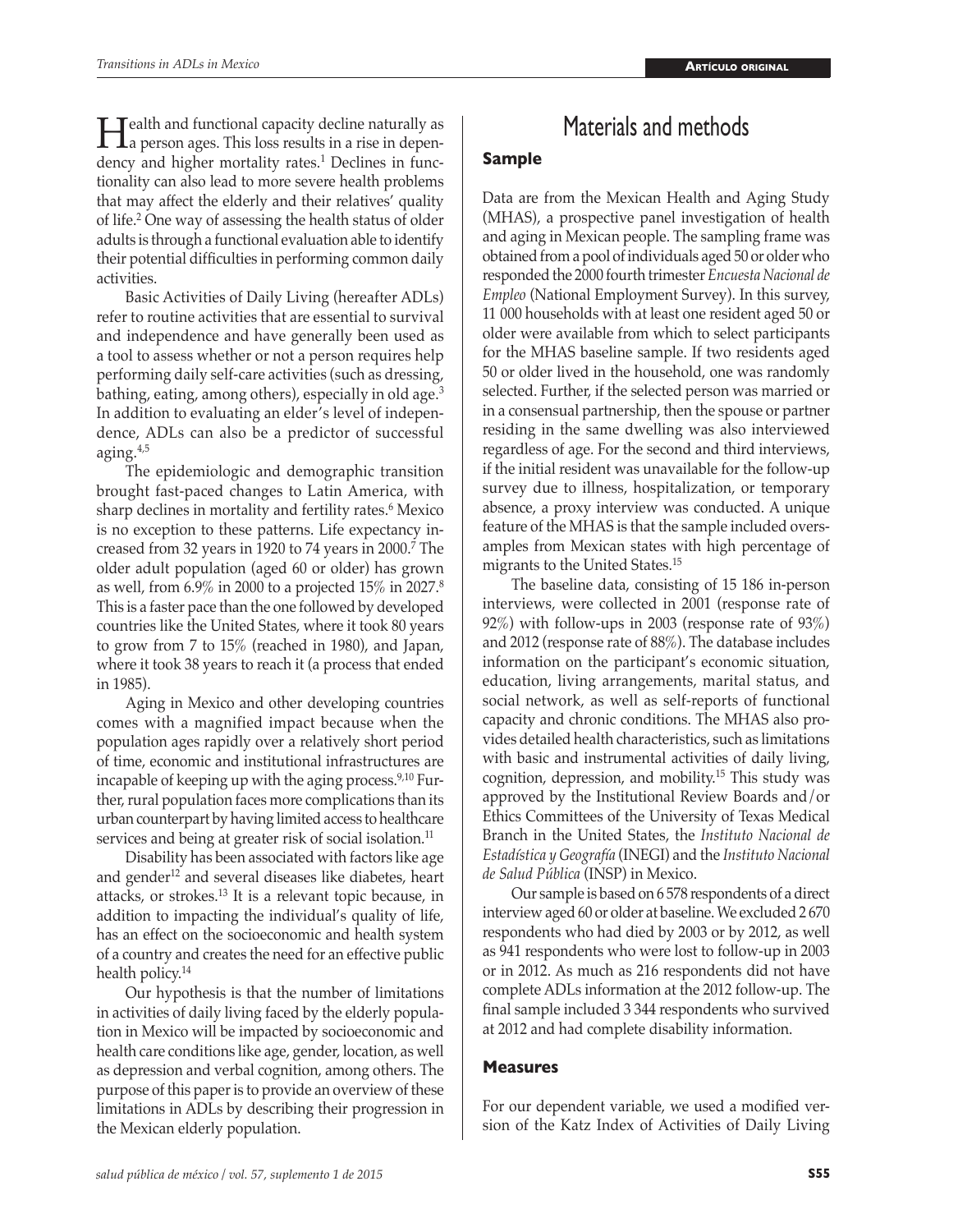$(ADLs)<sup>16</sup>$  a scale that ranges from 0 to 5 and indicates if the respondent needs help to perform any of the following five functions: bathing, dressing, eating, toileting, and transferring in and out of bed. Each variable was dichotomized and the respondent was assigned a value of 0 if help was not required. If the respondent received any help to perform these activities a value of 1 was assigned. Additionally, we faced the challenge of respondents who answered that they "cannot do" or "does not do" the activity. As seen in previous literature,17 respondents who fell in these categories were recorded as 1 and 0 otherwise.

### **Socioeconomic and health covariates**

Covariates at baseline include the following: age, coded as a continuous variable and including only respondents aged 60 or older; gender, dichotomized as female  $(=1)$ and male (=0); level of urbanization, dichotomized as less urbanized  $(=1)$  and more urbanized  $(=0)$  (in this variable, less urbanized refers to a respondent who lives in a community of less than 100 000 inhabitants); education, divided into four variables, measuring whether the respondent had no education at all, did not complete elementary school (between one and five years of schooling), completed elementary school (six years), or had more than six years of schooling; and monthly income, using the imputations done by Wong and Espinosa18 and then divided into four variables measuring whether the respondent had zero or negative income, reported earning less than 5 000 Mexican pesos (less than 328 dollars under current exchange rates), reported earning between 5 000 and 9 999 Mexican pesos (between 328 and 776 dollars), or reported earning 10 000 Mexican pesos or more (over 776 dollars). We also included: number of depressive symptoms, measured as a score 0-9 with the nine symptoms asked in the MHAS using the Average Center for Epidemiologic Studies of Depression (CES-D) score; self-rated health, measured as poor versus all other values (fair, good, very good, and excellent); and cognition, where we included an average of two cognition tests measuring immediate verbal recall and delayed verbal recall (range 0-8), based on previous work by McArdle *et al.*19 and by Lei *et al*. 20 Finally, we included the number of limitations in ADLs at baseline captured by three variables, indicating zero; one or two, or three or more limitations.

### **Methods**

Descriptive statistics were stratified by gender. In addition, we assumed the ADL score to follow a natural order.21,22 We computed an ordinal logistic regression *Díaz-Venegas C y col.*

line covariates. The model includes sociodemographic variables such as age, gender, education, level of urbanization, and income. Further, the model also includes three health-related variables such as self-rated health, CES-D score, and the average combined verbal recall score. In constructing the regression model we further excluded 567 subjects who had missing information in multiple covariates so they could not be included in the regression performed through Stata/SE 13.1. The sample size for this analysis was 2 777 respondents aged 60 or older at baseline. In addition, an ancillary analysis was conducted with a zero-inflated Poisson regression\* and the results (not shown) were fairly similar to the one reported here.

## **Results**

Table I presents baseline descriptive characteristics of Mexicans aged 60 or older stratified by the number of limitations in ADLs in 2012 for the total and by gender. On average, those with three or more limitations were almost five years older than those with zero limitations. Further, among those with no education the percentage of respondents with three or more limitations (11.6%) was higher than the percentage of respondents with three or more limitations in the rest of the educational categories. Around 30% of the respondents that reported earning less than 5 000 Mexican pesos had at least one ADL limitation. Finally, among persons with at least one ADL limitation a higher percentage of women reported having poor health than men. This was not the case if the respondent had no limitations, with men self-reporting worst health than women.

Figure 1 presents the prevalence of ADL limitations by wave and gender. This serves as a snapshot to show which activities present the most difficulty for males and females in Mexico. In all three rounds of the MHAS, dressing is the activity that more waves have issues performing. At baseline, 7.3% of the males and 9.3% of the females in our sample reported needing help getting dressed. In 2012, these numbers increased to 13.5% for males and 18.1% for females.

Transferring in and out of bed is the second most prevalent ADL. In 2001, 5.1% of males and 7.8% of females reported having difficulties and needing help

<sup>\*</sup> The average ADL score is a variable that has an excess of zeros for respondents with no limitations. Zero-inflated Poisson and zero-inflated negative binomial regressions are two alternatives when dealing with this overdispersion of zeros. However, the former performs better when the variance is relatively close to the mean, while the latter is best suited for a variance much larger than the mean.21,23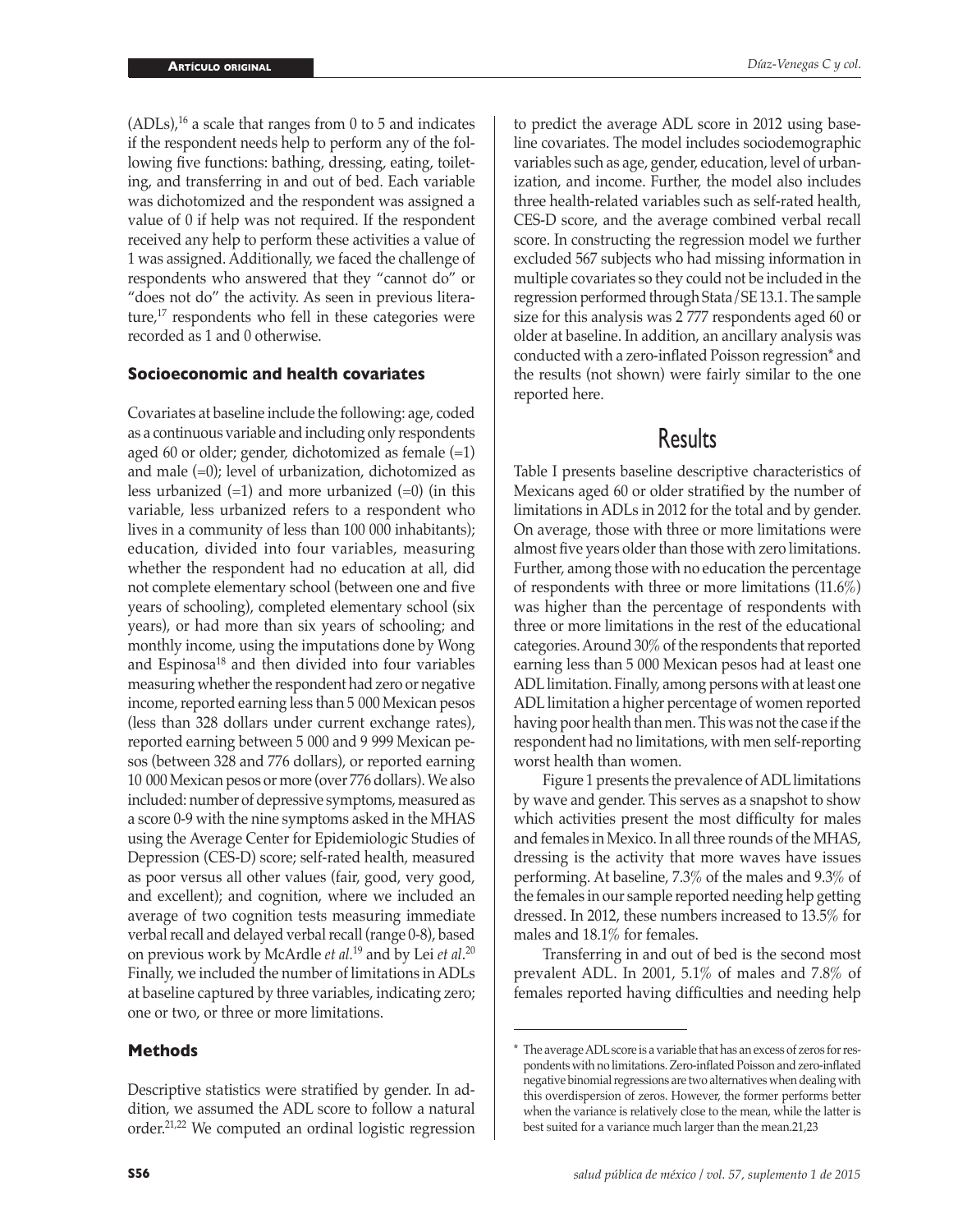|                                                | ADL limitations in 2012 |       |      |      |       |              |       |       |      |
|------------------------------------------------|-------------------------|-------|------|------|-------|--------------|-------|-------|------|
| Characteristics at baseline (2001)             | Total                   |       |      | Men  |       |              | Women |       |      |
|                                                | 0                       | $1-2$ | $3+$ | 0    | $1-2$ | $3+$         | 0     | $1-2$ | $3+$ |
| Sociodemographic and economic                  |                         |       |      |      |       |              |       |       |      |
| Age <sup>§</sup>                               |                         |       |      |      |       |              |       |       |      |
| Average (years)                                | 65.9                    | 67.9  | 70.3 | 66.I | 68.7  | 69.2         | 65.8  | 67.4  | 70.9 |
| Level of urbanization (%)                      |                         |       |      |      |       |              |       |       |      |
| More urbanized (100 000 inhabitants or more)   | 71.6                    | 22.7  | 5.6  | 76.4 | 18.9  | 4.8          | 68.0  | 25.7  | 6.3  |
| Less urbanized (less than 100 000 inhabitants) | 70.9                    | 21.0  | 8.1  | 75.1 | 19.3  | 5.6          | 67.1  | 22.6  | 10.4 |
| Education $(\%)^{\S}$                          |                         |       |      |      |       |              |       |       |      |
| 0 years of education                           | 65.8                    | 22.6  | 11.6 | 68.I | 21.7  | 10.2         | 64.2  | 23.1  | 12.6 |
| 1-5 years of education                         | 72.0                    | 22.9  | 5.1  | 78.4 | 18.5  | 3.1          | 66.3  | 26.8  | 6.9  |
| 6 years of education                           | 71.9                    | 23.0  | 5.1  | 76.2 | 20.0  | 3.8          | 68.2  | 25.6  | 6.2  |
| More than 6 years of education                 | 82.6                    | 14.5  | 2.9  | 82.8 | 14.9  | 2.3          | 82.3  | 4.1   | 3.6  |
| Monthly income (%)*                            |                         |       |      |      |       |              |       |       |      |
| Zero or negative income                        | 67.9                    | 25.4  | 6.7  | 77.3 | 19.3  | 3.4          | 61.9  | 29.3  | 8.8  |
| Less than 5 000 Mexican pesos                  | 70.3                    | 21.6  | 8.1  | 72.8 | 20.4  | 6.8          | 68.2  | 22.7  | 9.1  |
| Between 5 000 and 9 999 Mexican pesos          | 81.7                    | 15.2  | 3.1  | 87.7 | 11.2  | $\mathsf{L}$ | 73.3  | 20.8  | 5.9  |
| 10 000 Mexican pesos or more                   | 76.6                    | 18.9  | 7.5  | 78.8 | 18.3  | 2.9          | 74.2  | 19.7  | 6.1  |
| Health and function                            |                         |       |      |      |       |              |       |       |      |
| Poor self-rated health (%)§                    | 48.2                    | 35.0  | 16.8 | 56.4 | 33.2  | 10.4         | 43.1  | 36.1  | 20.7 |
| Other self-rated health values (%)§            | 75.3                    | 19.5  | 5.2  | 77.9 | 17.7  | 4.4          | 73.1  | 21.0  | 5.9  |
| Average CES-D score (0-9) §                    | 3.5                     | 4.6   | 5.3  | 2.9  | 3.9   | 4.5          | 4.0   | 5.1   | 5.8  |
| Average combined verbal recall score (0-8)     | 4.6                     | 4.5   | 4.1  | 4.5  | 4.2   | 4.1          | 4.8   | 4.7   | 4.2  |
| Number of ADL limitations at baseline (%)§     |                         |       |      |      |       |              |       |       |      |
| Zero                                           | 72.8                    | 20.4  | 6.8  | 75.6 | 19.2  | 5.1          | 70.4  | 21.5  | 8.1  |
| One or two                                     | 48.7                    | 39.3  | 12.0 | 61.6 | 31.2  | 7.2          | 43.4  | 42.6  | 14.0 |
| Three or more                                  | 35.0                    | 43.3  | 21.7 | 50.8 | 36.9  | 12.3         | 26.2  | 46.9  | 26.9 |
| Unweighted sample size                         | 2 2 4 6                 | 645   | 209  | 1058 | 242   | 62           | 188   | 403   | 147  |

### **Table I Descriptive characteristics of mexicans aged 60 or older by number of ADL limitations in 2012. Mexico, 2001, 2003, 2012**

\* *p*≤.05 § *p*≤.001

Notes: \* and § symbols refer to chi-square test for differences between men and women; weighted data and unweighted sample size totals. Row percentages are used in variables with the percent symbol

Source: author's calculations with data from the Mexican Health and Aging Study collected in Mexico in May-August 2001, June-September 2003, and October-November 201224,25

with this activity. Eleven years later, these numbers increased to 7.8 and 13.5% for males and females respectively. Finally, bathing/showering and using the toilet come as a close third for both genders. At baseline both activities showed about 3.5% of males and 6% of females having limitations performing these ADLs. In 2012, these numbers increased to around 5% for men and 10% for women.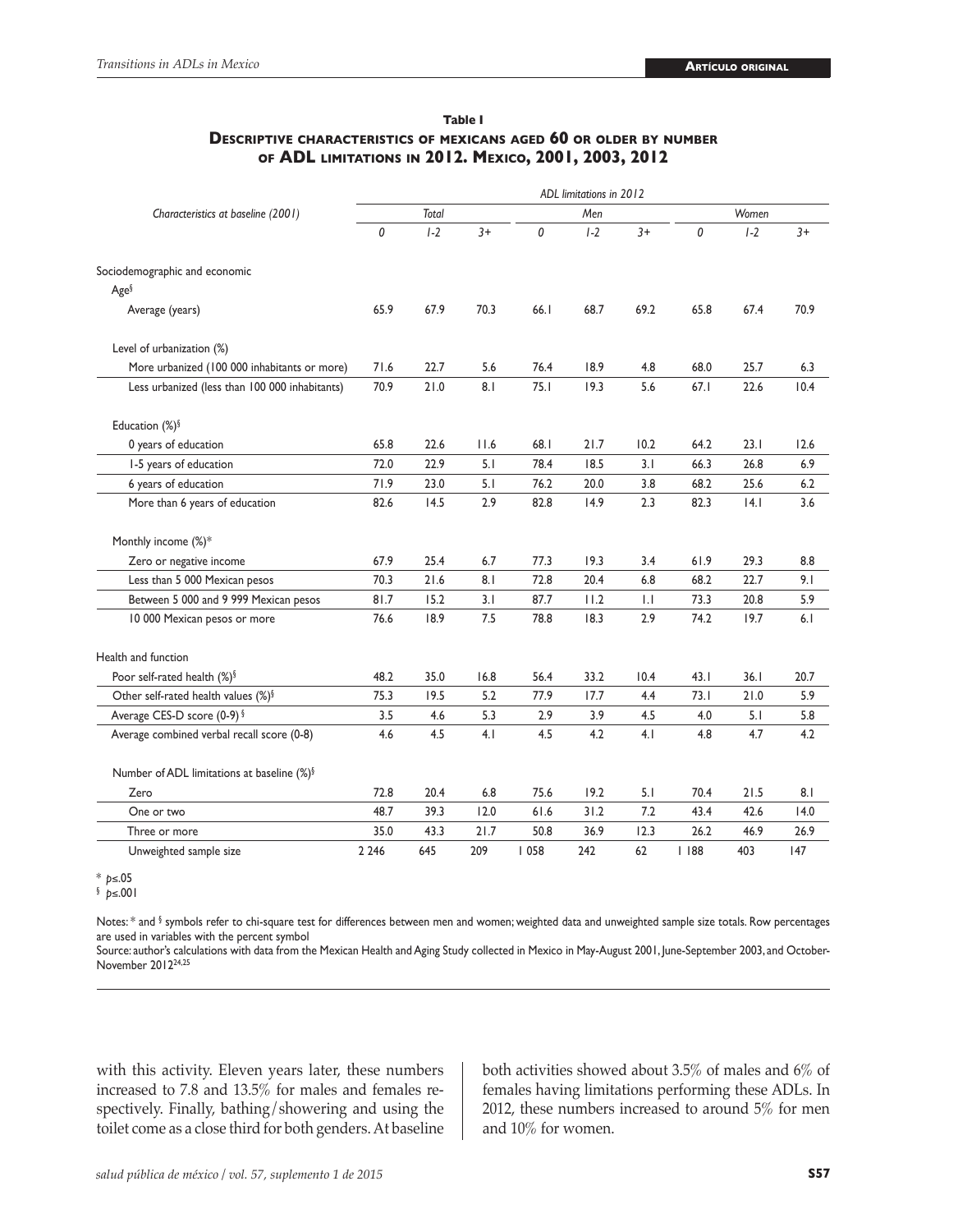

Note: percentages reflect respondents who need help performing each of these activities

Source: author's calculations using data from the Mexican Health and Aging Study collected in Mexico in May-August 2001, June-September 2003, and October-November 201224-26

### **Figure 1. Prevalence of limitations in ADLs by year and gender. Mexico, 2001, 2003, 2012**

Transitions from healthy living to disability have been a major focus of health services providers.27 Figure 2 presents the distribution of cases according to the number of limitations in ADLs at baseline and then at the 11-year follow-up. Around 43% of the respondents who reported having no limitation in any ADL in 2001 remained without any 11 years later. In contrast, around 46% of the respondents with no limitations in 2001 showed a decline in health by reporting one or two limitations (11.1%), three or more (3.4%), or were dead by the 2012 follow-up (31.5%).

The same analysis can be done for those respondents with three or more ADL limitations in 2001. A little over 20% of the respondents who reported having three or more limitations at baseline showed significant improvement in their condition 11 years later, reporting no problems with any ADL (9.4%) and one or two limitations (11.1%). In contrast, around 67% of the respondents with three or more limitations in 2001 reported no change or were dead by the 2012 follow-up.

Table II presents an ordinal logistic regression for baseline covariates of the ADL score at the 2012 follow-up. Sociodemographic and economic variables at baseline, such as age and gender, seem to have an



Note: percentages in each column add up to 100% Source: author's calculations using data from the Mexican Health and Aging

Study collected in Mexico in May-August 2001, June-September 2003, and October-November 201224, 25

#### **Figure 2. Eleven-year ADL transitions Mexico, 2001, 2003, 2012**

impact in the ADL score in 2012. In contrast, only completing more than six years of schooling implies a reduction of the probability of having a higher ADL score in 2012.

The inclusion of baseline health and function variables such as self-reported poor health (1.69), previous ADL score (1.54), and CES-D score (1.09), all increase the chance of having a higher ADL score in 2012, while the effect of the combined verbal recall was not significant.

The results from the regression can be presented graphically. Figure 3 shows the predicted probability of having a number of ADL limitations in 2012 given a specific ADL limitations score in 2001, holding the rest of the covariates at their means. For example, respondents who had no limitations at baseline have a 79% chance of remaining with no limitations 11 years later and a 21% chance of having at least one limitation. In contrast, respondents who had five limitations in 2001 have a 9% chance of remaining with five limitations in 2012 and a 26% chance of recovering completely and reporting zero limitations 11 years later. It is worth noting that this graph only considers survivors and those respondents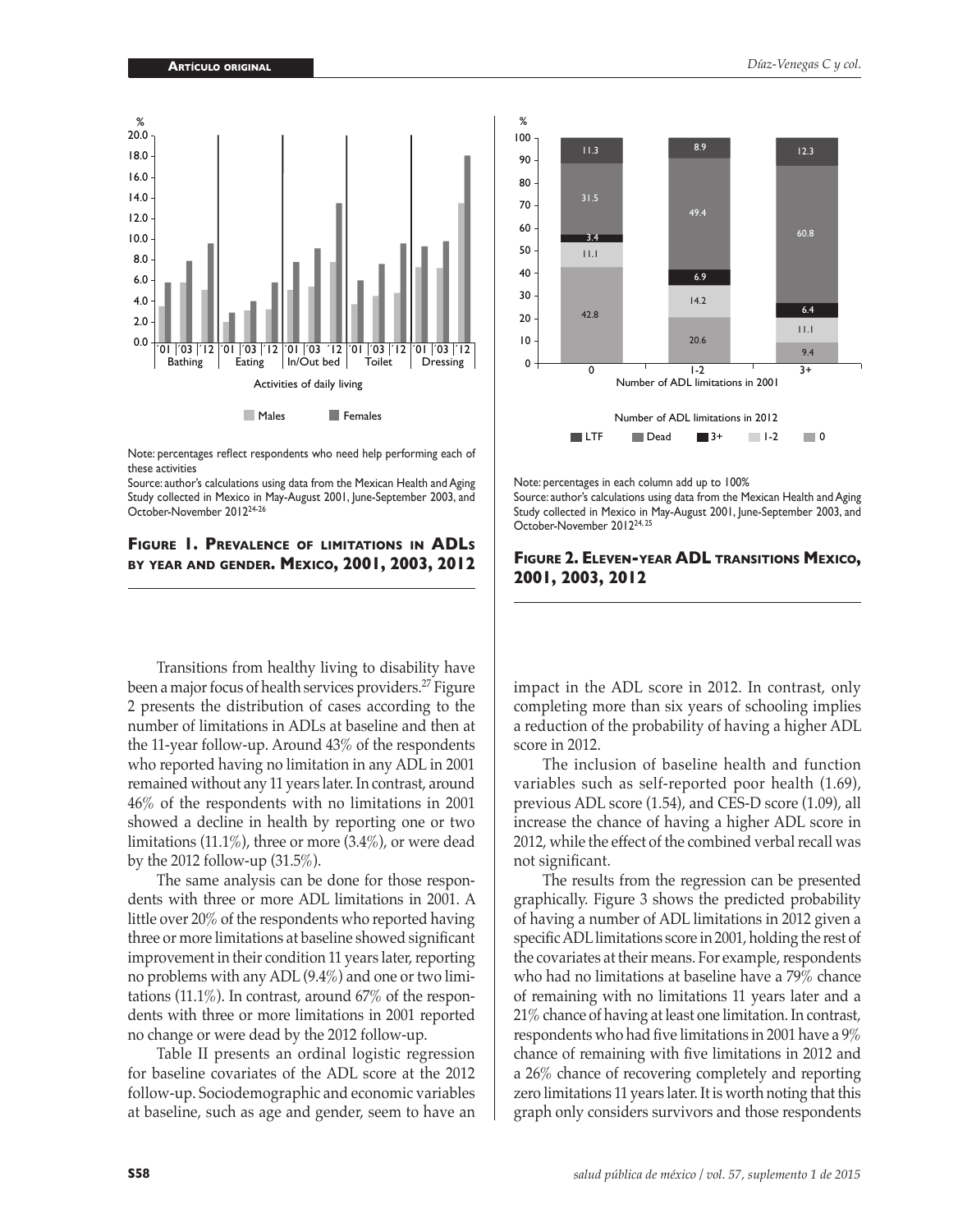J.

### **Table II Odds ratios for 2012 average ADL score. Mexico, 2001, 2003, 2012**

| Variables                                           |                   | 95%CI         |
|-----------------------------------------------------|-------------------|---------------|
| Socioeconomic variables<br>Age                      |                   | $1.05 - 1.08$ |
| Gender                                              |                   |               |
| Female                                              | $1.38*$           | $1.15 - 1.65$ |
| Level of urbanization                               |                   |               |
| Less urbanized                                      |                   | $0.58 - 0.84$ |
| Education (Ref.: 0 years of schooling)              |                   |               |
| 1-5 years of schooling                              | 1.01              | $0.81 - 1.24$ |
| 6 years of schooling                                | 0.85              | $0.64 - 1.12$ |
| More than 6 years of schooling                      | $0.55^{\ddagger}$ | $0.39 - 0.77$ |
| Monthly income (Ref.: no or negative income)        |                   |               |
| Less than 5 000 Mexican pesos                       |                   | $0.78 - 1.19$ |
| Between 5 000 and 9 999 Mexican pesos               |                   | $0.67 - 1.41$ |
| 10 000 Mexican pesos or more                        | 0.97<br>ЫT        | $0.76 - 1.62$ |
|                                                     |                   |               |
| Health and function variables                       | $1.69*$           |               |
| Poor self-rated health                              |                   | $1.34 - 2.13$ |
| Average CES-D score (0-9)                           | $1.09*$           | $1.05 - 1.13$ |
| Average combined verbal recall score (0-8)          | 0.98              | $0.91 - 1.04$ |
| Average number of ADL limitations at baseline (0-5) | $1.54*$           | $1.36 - 1.75$ |
| Cut points                                          |                   |               |
| Cut #I                                              | 5.30              |               |
| Cut#2                                               | 6.37              |               |
| Cut#3                                               | 7.10              |               |
| Cut#4                                               | 7.84              |               |
| Cut #5                                              | 8.65              |               |
| Unweighted N                                        | 2777              |               |
| Pseudo-R <sup>2</sup>                               | 0.06              |               |
|                                                     |                   |               |

\* *p*≤.001

‡ *p*≤.01

Source: author's calculations using data from the Mexican Health and Aging Study collected in Mexico in May-August 2001, June-September 2003, and October-November 201224,25

with complete information in wave three of the MHAS, thus selection bias might be present since those who died are already excluded from the regression analysis.\*



October-November 201224, 25

0.00 0.10 0.20 0.30 0.40 0.50 0.60 0.70 0.80

Predicted probability

Predicted probability

pace of population aging in these nations, compared to developed countries like the US. Aging in Mexico is a relevant topic because the country has low economic development and a mortality profile that includes infectious and parasitic diseases as well as an increase in the prevalence of chronic conditions. The inefficient infrastructure and an inadequate health system to support the demands of older adults, combined with a population that is aging rapidly, may present serious economic challenges to a country like Mexico.

Note: predicted probabilities are calculated after controlling for the covariates used in the ordinal logistic regression. All covariates except for number

 Number of ADL limitations in 2012 0 <del>1</del> 1 <del>- 1</del> - 2 <del>- 3</del> - 0 - 4 - 5

0 1 2 3 4 5

ADL score in 2001

Source: author's calculations using data from the Mexican Health and Aging Study collected in Mexico in May-August 2001, June-September 2003, and

of ADL limitations in 2001 are expressed at their means

As health and functionality decline with age, dependency increases. In Mexico, the elderly tend to live with extended family and rely on that familial support.<sup>28</sup> However, large inequality gaps across the country might hinder this support, affecting the level of independence of the Mexican elderly. A common tool to monitor the health status of older adults is through a functional evaluation that can identify potential difficulties in performing everyday activities. In addition to evaluat-

At baseline, respondents excluded from the regression analysis were 72 years old on average, 51% females, 42% lived in a rural area, 60% earned less than 5 000 Mexican Pesos, 35% had no education, 83% reported no limitations, 23% reported poor health, and had an average CES-D score of 4.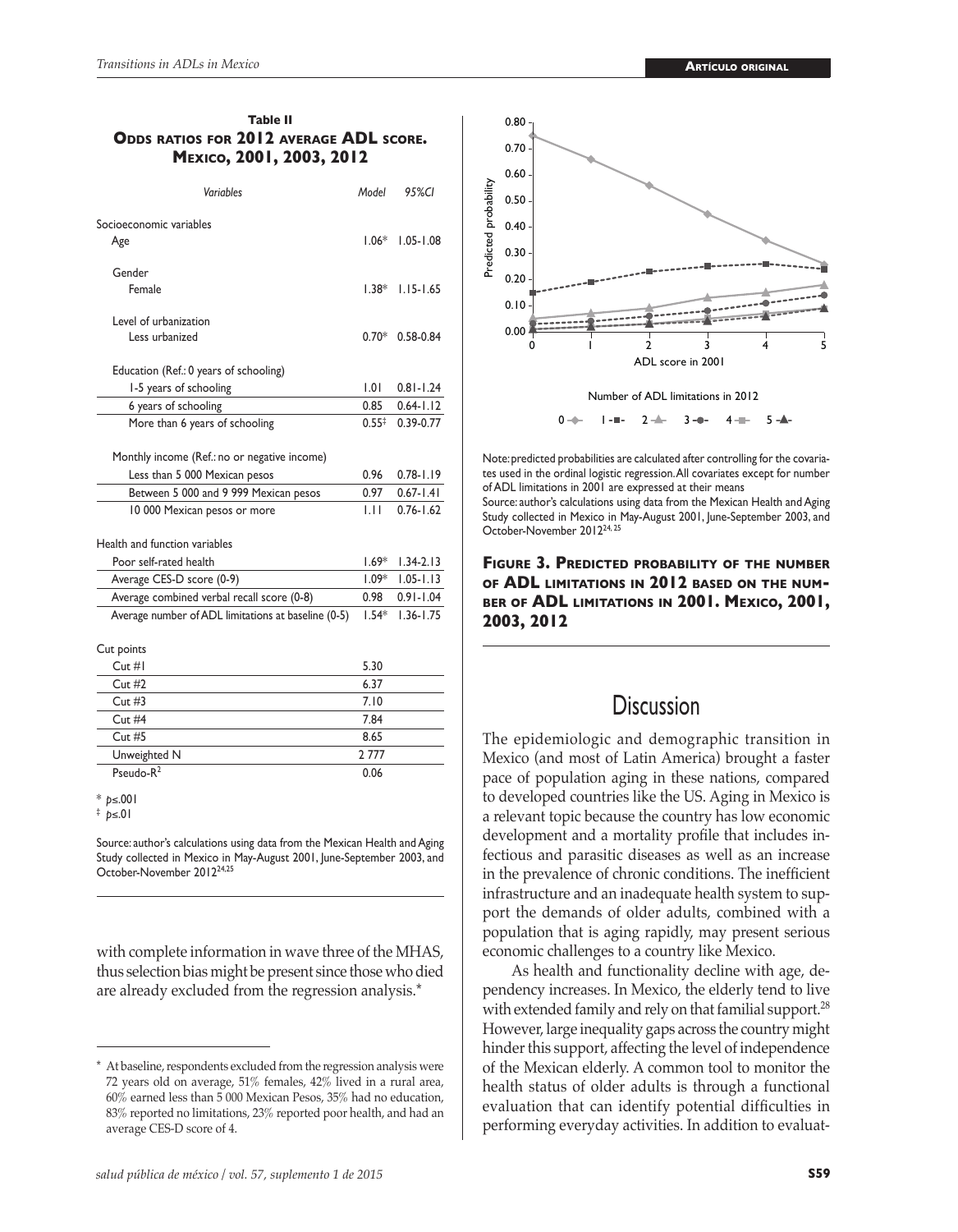ing an elder's level of independence, ADLs can also be a predictor of successful life at old age.

We used ordinal logistic regression to examine the association between the 2012 ADL limitations score and other covariates such as age, gender, income, selfreported health, depression and cognition scales, education, and the number of ADL limitations at baseline in a sample of older Mexican adults. Several relevant points emerge from the analysis.

First, our results suggest that both older age and being female increase the odds of having a higher ADL limitations score at the 11-year follow-up. Second, in a somewhat surprising result, income turned out to be not significant despite the large income inequality that exists across the country. In contrast, living in a rural community of less than 100 000 inhabitants was associated with a lower ADL score in 2012. Finally, health and function variables such as poor self-reported health, depression, and previous ADL score were associated with a higher ADL score in 2012.

This analysis comes with some limitations. In addition to the selection bias previously described we also faced possible cultural differences among men and women. Mexico has a male-dominated social system in which leadership, money earning, authority, and decision-making issues are traditionally controlled by men.29 Previous research has shown that masculinity norms and social roles make men more reluctant to ask for help to perform physical activities.30,31 If this is the case for Mexico as well, then ADL scores for men might be underreported. Finally, this analysis uses data from a cohort study in an aging population. While the MHAS is nationally representative, the objective of this manuscript is to shed some light into the different ADL limitations faced by the elderly population and how these limitations are affected by a number of covariates and is not intended to draw conclusions on the change in prevalence rates of ADL disability in Mexico.

Further research is needed to confirm these results and to continue exploring the progression of the limitations in performing activities of daily living in the elderly Mexican population. The inclusion of other covariates such as smoking, drinking, chronic conditions (e.g. hypertension or diabetes), among others, might be necessary to determine if these variables have a bigger impact on the number of ADL limitations faced by the elderly in Mexico. In addition, a comparison between Mexico and another developing country, like Costa Rica, seems appropriate, since both countries have experienced similar patterns of population aging but the latter has faced it in a context of lower economic inequality.<sup>32</sup>

### **Funding**

This work was supported in part by the National Institute on Aging at the National Institutes of Health (MHAS/Enasem grant R01 AG018016) and by the Advanced Rehabilitation Research Training Program at the National Institute on Disability and Rehabilitation Research (postdoctoral training grant H133P110012).

*Declaration of conflict of interests*. The authors declare that they have no conflict of interests.

#### **References**

1. Stuck AE, Walthert JM, Nikolaus T, Büla CJ, Hohmann C, Beck JC. Risk factors for functional status decline in community living elderly people: a systematic literature review. Soc Sci Med 1999;48(4):445-469.

2. Millán-Calenti JC, Gandoy-Crego M, Antelo-Martelo M, López-Martínez M, Riveiro-López MP, Mayán-Santos JM. Helping the family carers of Alzheimer's patients: from theory to practice. A preliminary study. Arch Gerontol Geriatr 2000;30(2):131-138.

3. World Health Organization. International Classification of Functioning, Disability, and Health (ICF). Geneva: WHO, 2001.

4. Horgas AL, Wilms HU, Baltes MM. Daily life in very old age: Everyday activities as expression of successful living. Gerontologist 1998;38(5):556-568. 5. Bond J, Corner L. Quality of life and older people. Buckingham: Open University Press, 2004.

6. Brea JA. Population dynamics of Latin America. Population Bulletin 2003;58:1-36.

7. Partida V. Demographic transition, demographic bonus, and ageing in Mexico. Proceedings of the United Nations Expert Group Meeting on Social and Economic Implications of Changing Population Age Structures. Ciudad de Mexico: CONAPO, 2006:285-387.

8. Consejo Nacional de Población. Envejecimiento de la población de México: reto del siglo XXI. Ciudad de Mexico: CONAPO, 2005.

9. Wong R, Palloni A. Aging in Mexico and Latin America. In: Uhlenberg P, editor. International handbook of population aging. New York: Springer, 2009:231-252.

10. Cutler DM. The reduction in disability among the elderly. Proc Natl Sci USA 2001;98(12):6546-6547.

11. United Nations. World population ageing 2009. New York: UN Department of Economic and Social Affairs, 2009.

12. Dunlop DD, Hughes SL, Manheim LM. Disability in activities of daily living: patterns of change and a hierarchy of disability. Am J Public Health 1997;87(3):378-383.

13. Fried LP, Guralnik JM. Disability in older adults: evidence regarding significance, etiology, and risk. J Am Geriatr Soc 1997;45(1):92-100. 14. Chalise HN, Saito T, Kai I. Functional disability in activities of daily living

and instrumental activities of daily living among Nepalese Newar elderly. Public Health 2008;122:394-396.

15. Estudio Nacional de Envejecimiento en México. Documento metodológico [internet series]. ENASEM; 2004 [consulted 2013 September]. Available at: http://mhasweb.org/Resources/DOCUMENTS/2001/ Methodological\_Document\_2001.pdf

16. Katz S, Ford AB, Moskowitz RW, Jackson BA, Jaffe MW. Studies of illnesses in the aged. The index of ADL: a standardized measure of biological and psychosocial function. JAMA 1963;185:914-919.

17. Cigolle CT, Langa KM, Kabeto MU, Tian Z, Blaum CS. Geriatric conditions and disability: the health and retirement study. Ann Intern Med 2007;147(3):156-164.